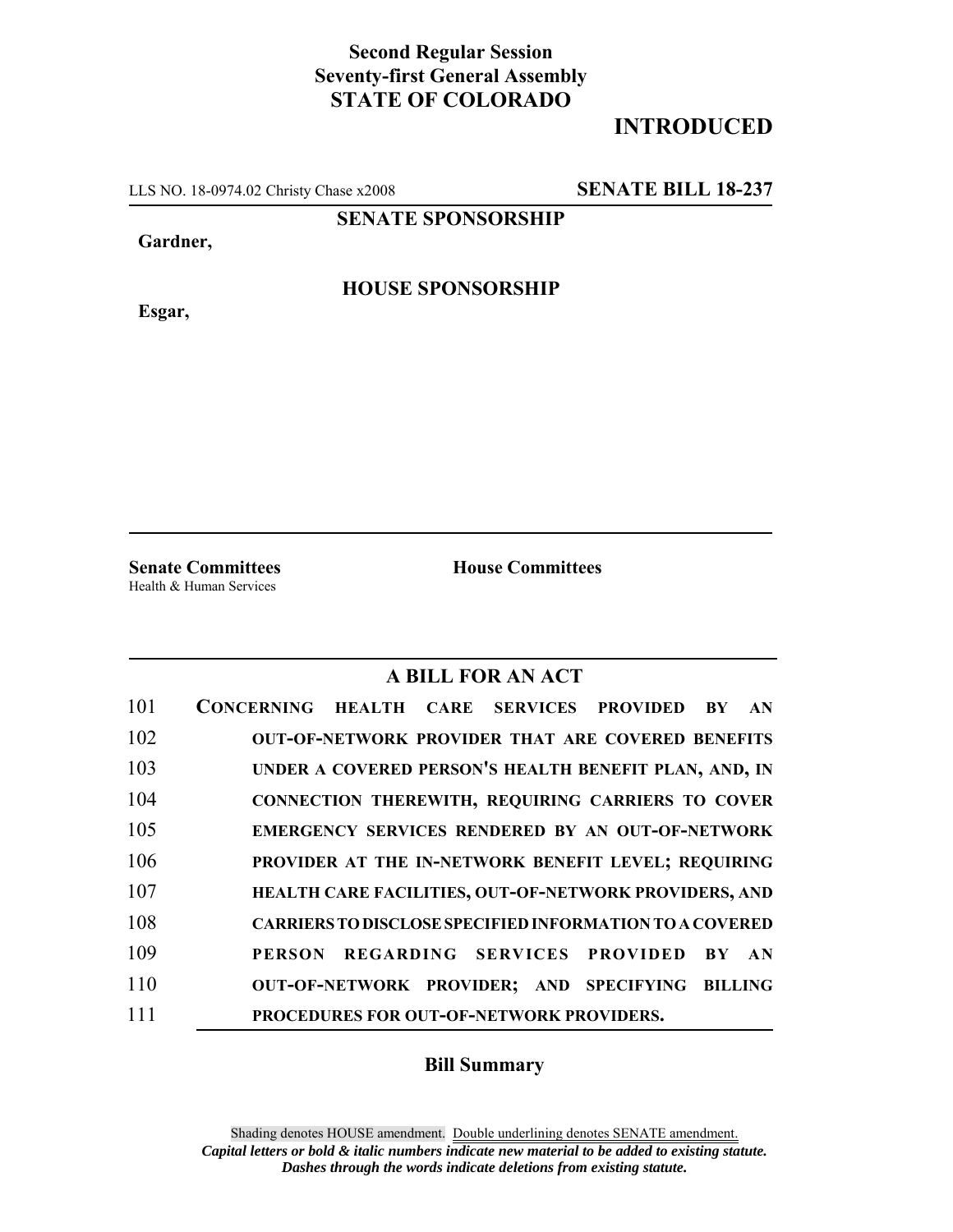*(Note: This summary applies to this bill as introduced and does not reflect any amendments that may be subsequently adopted. If this bill passes third reading in the house of introduction, a bill summary that applies to the reengrossed version of this bill will be available at http://leg.colorado.gov.)*

Under current law, when a health care provider who is not under a contract with a health insurer, and is therefore an out-of-network provider, renders health care services to a person covered under a health benefit plan at a facility that is part of the provider network under the plan (in-network facility), the health insurer is required to cover the services of the out-of-network provider at the in-network benefit level and at no greater cost to the covered person than if the services were provided by an in-network provider.

The bill specifies that the in-network benefit level also applies to emergency services provided to a covered person by an out-of-network provider or at an out-of-network facility.

The bill also requires health care facilities, providers, and health insurers to provide disclosures to consumers about the potential effects of receiving nonemergency services from an out-of-network provider or emergency services at an out-of-network facility. The commissioner of insurance, the director of the division of professions and occupations, and the state board of health are directed to adopt rules detailing the disclosure requirements imposed on carriers, providers, and health facilities.

Additionally, if a covered person receives nonemergency services provided by an out-of-network provider at an in-network facility or emergency services provided by an out-of-network provider or at an out-of-network facility and pays the out-of-network provider or facility an amount in excess of the required cost-sharing amount, the out-of-network provider or facility must refund the overpayment and must pay interest on the overpayment if the provider or facility fails to timely refund the overpayment.

|                | Be it enacted by the General Assembly of the State of Colorado:                    |
|----------------|------------------------------------------------------------------------------------|
| $\overline{2}$ | <b>SECTION 1.</b> In Colorado Revised Statutes, 10-16-704, amend                   |
|                | 3 (3)(a)(III), (5.5)(a) introductory portion, and (5.5)(a)(V); and <b>add</b> (12) |
| 4              | and $(13)$ as follows:                                                             |
| 5 <sup>1</sup> | 10-16-704. Network adequacy - rules - required disclosures -                       |
| 6              | out-of-network providers - limitations on balance billing -                        |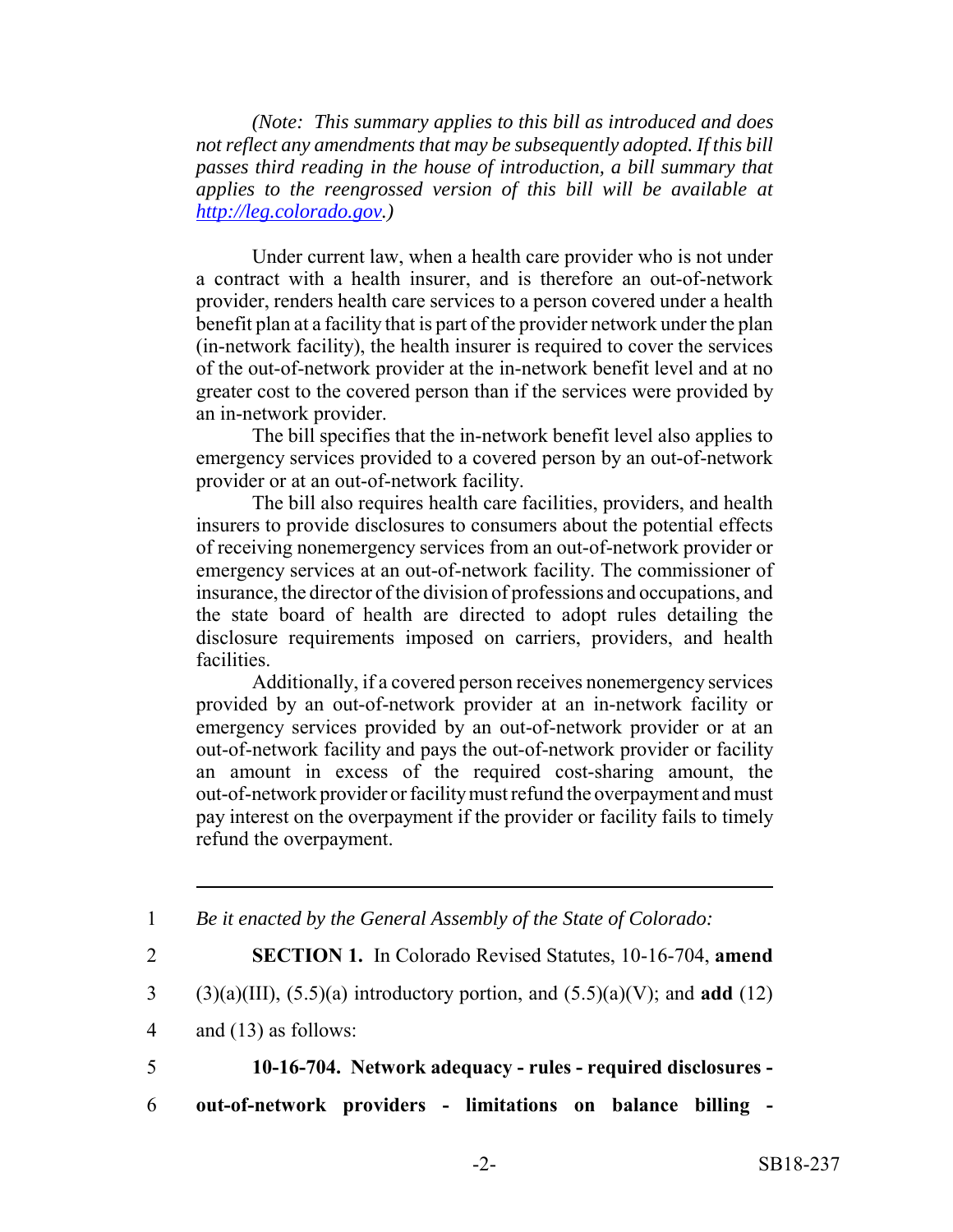**independent dispute resolution process - legislative declaration.**  $2 \qquad (3)$  (a) (III) The general assembly finds, determines, and declares that the division of insurance has correctly interpreted the provisions of this 4 section to protect the insured from the additional expense charged by  $\alpha$  assisting A provider who is an out-of-network provider and has properly required insurers to hold the consumer harmless. The division of insurance does not have regulatory authority over all health plans. Some consumers are enrolled in self-funded health insurance programs that are governed under the federal "Employee Retirement Income Security Act". 10 Therefore, the general assembly encourages health care facilities, carriers, 11 and providers NEED to provide consumers disclosure WITH DISCLOSURES about the potential impact of receiving services from an out-of-network 13 provider AND THEIR RIGHTS UNDER THIS SECTION. CONSUMERS MUST HAVE ACCESS TO ACCURATE INFORMATION ABOUT THEIR HEALTH CARE BILLS TO ENABLE THEM TO MAKE INFORMED DECISIONS ABOUT THEIR HEALTH CARE AND FINANCIAL OBLIGATIONS.

 (5.5) (a) Notwithstanding any provision of law, a carrier that 18 provides any benefits with respect to services in an emergency department 19 of a hospital shall cover emergency services:

 (V) AT THE IN-NETWORK BENEFIT LEVEL, with the same cost-sharing requirements as would apply if THE emergency services were provided in-network, AND AT NO GREATER COST TO THE COVERED PERSON 23 THAN IF THE EMERGENCY SERVICES WERE OBTAINED AT OR FROM AN IN-NETWORK PROVIDER AT AN IN-NETWORK FACILITY.

 (12) (a) ON AND AFTER JANUARY 1, 2019, HEALTH CARE FACILITIES, CARRIERS, AND PROVIDERS SHALL DEVELOP AND PROVIDE CONSUMERS DISCLOSURES ABOUT THE POTENTIAL EFFECTS OF RECEIVING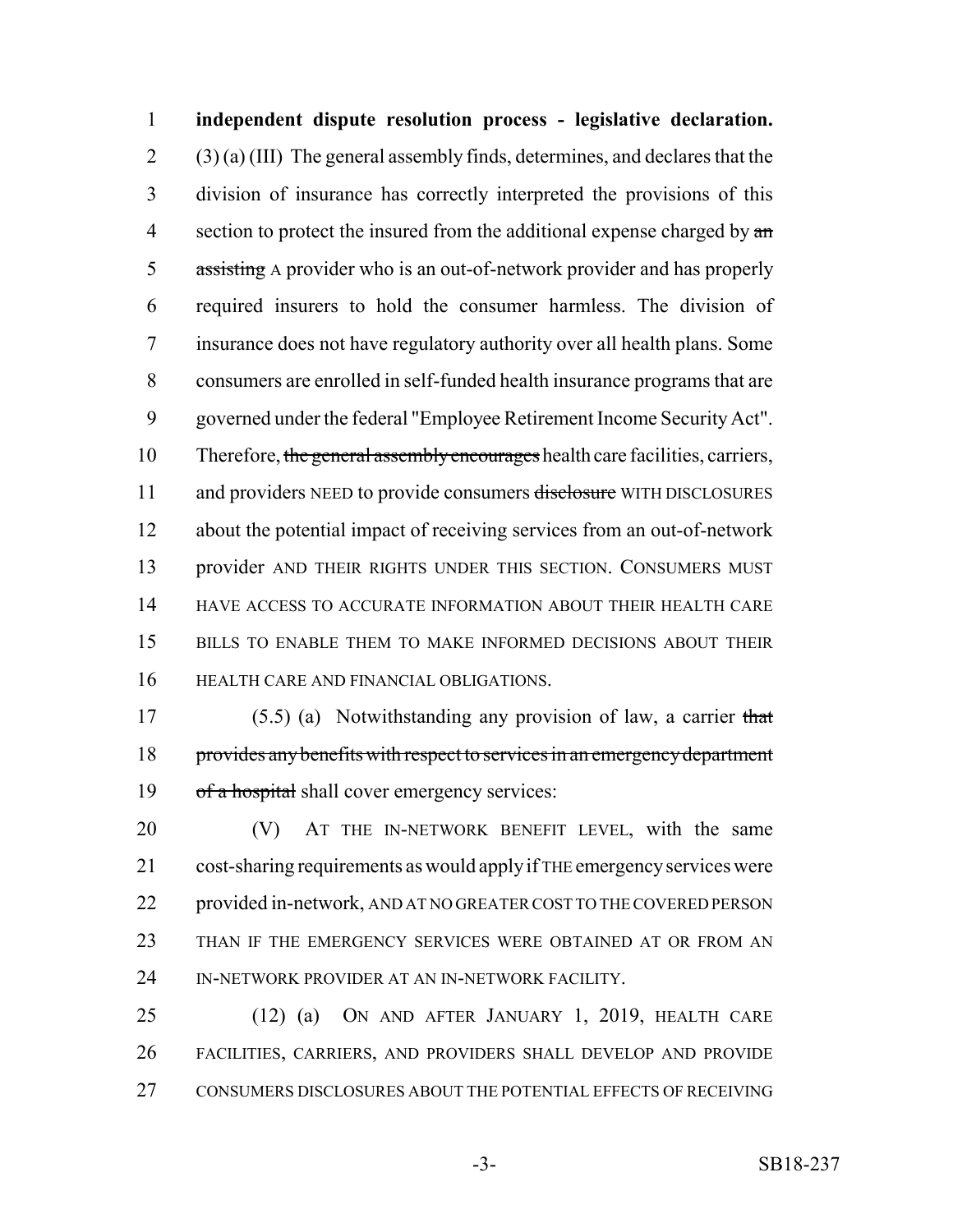NONEMERGENCY SERVICES FROM AN OUT-OF-NETWORK PROVIDER OR EMERGENCY SERVICES AT AN OUT-OF-NETWORK FACILITY. THE DISCLOSURES MUST COMPLY WITH THE RULES ADOPTED UNDER 4 SUBSECTION (12)(b) OF THIS SECTION AND SECTIONS 24-34-113 AND 5 25-1-108 (1)(i).

 (b) THE COMMISSIONER, IN CONSULTATION WITH THE STATE BOARD OF HEALTH AND THE DIRECTOR OF THE DIVISION OF PROFESSIONS 8 AND OCCUPATIONS IN THE DEPARTMENT OF REGULATORY AGENCIES, SHALL ADOPT RULES TO SPECIFY THE DISCLOSURE REQUIREMENTS UNDER THIS SUBSECTION (12), WHICH RULES MUST ADDRESS, AT A MINIMUM, THE FOLLOWING:

**(I)** THE TIMING FOR PROVIDING THE DISCLOSURES FOR BOTH 13 EMERGENCY AND NONEMERGENCY SERVICES;

 (II) REQUIREMENTS REGARDING HOW THE DISCLOSURES MUST BE MADE, INCLUDING REQUIREMENTS TO INCLUDE THE DISCLOSURES ON BILLING STATEMENTS, BILLING NOTICES, PRIOR AUTHORIZATIONS, AND 17 OTHER FORMS OR COMMUNICATIONS WITH COVERED PERSONS;

 (III) THE CONTENTS OF THE DISCLOSURES, INCLUDING THE COVERED PERSON'S RIGHTS AND PAYMENT OBLIGATIONS IF THE COVERED PERSON'S HEALTH BENEFIT PLAN IS UNDER THE JURISDICTION OF THE DIVISION;

22 (IV) DISCLOSURE REQUIREMENTS SPECIFIC TO FACILITIES, OUT-OF-NETWORK PROVIDERS, AND CARRIERS, INCLUDING THE POSSIBILITY OF BEING TREATED BY AN OUT-OF-NETWORK PROVIDER, WHETHER A PROVIDER IS OUT OF NETWORK, THE TYPES OF SERVICES AN 26 OUT-OF-NETWORK PROVIDER MAY RENDER, AND THE RIGHT TO REQUEST AN IN-NETWORK PROVIDER TO RENDER SERVICES; AND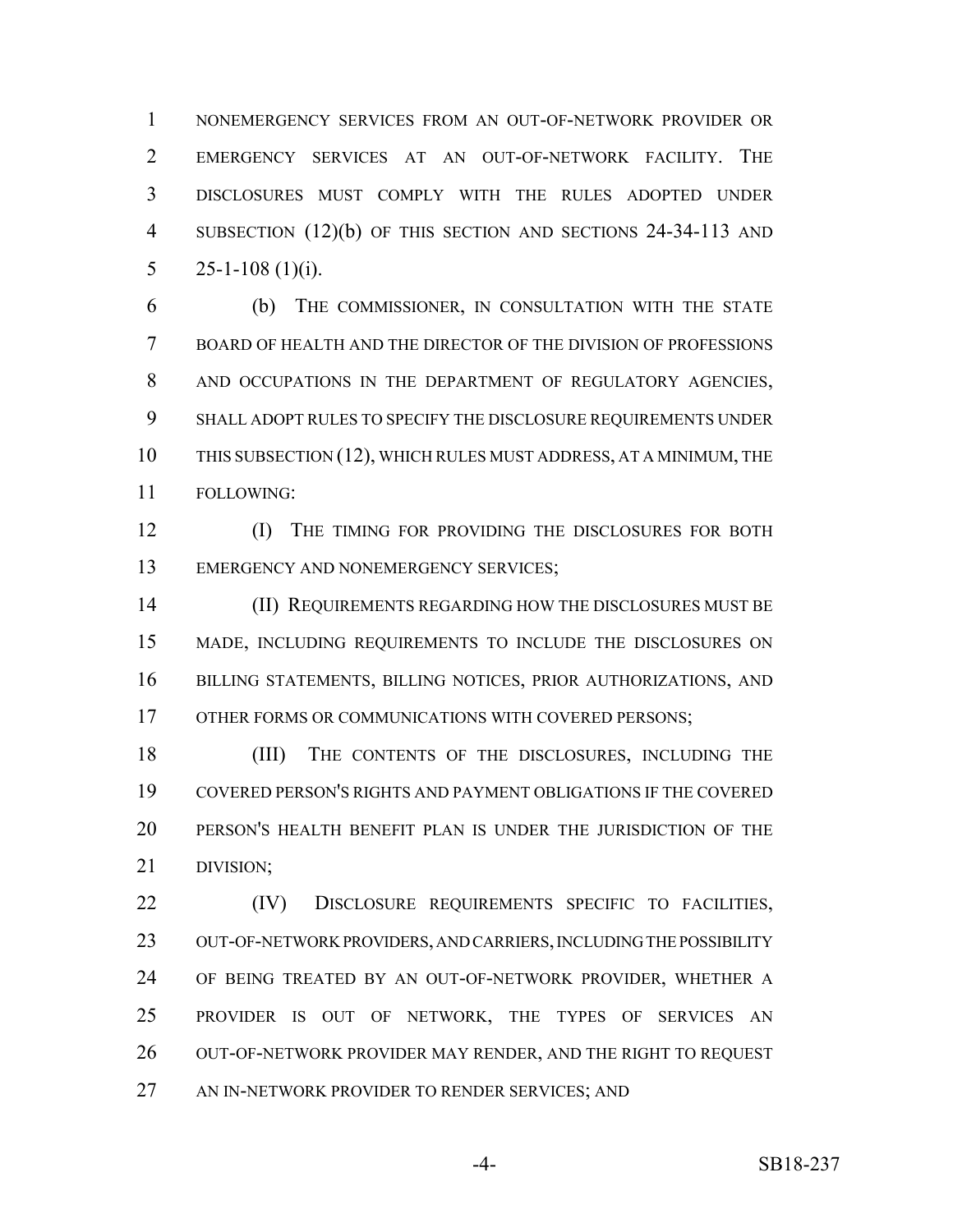(V) REQUIREMENTS ABOUT THE WORDING TO BE USED IN THE DISCLOSURES, INCLUDING USE OF PLAIN LANGUAGE, TO ENSURE THAT CARRIERS, FACILITIES, AND PROVIDERS USE CONSISTENT WORDING IN THE DISCLOSURES REQUIRED BY THIS SUBSECTION (12) AND THE RULES ADOPTED PURSUANT TO THIS SUBSECTION (12) AND SECTIONS 24-34-113 6 AND 25-1-108 (1)(i).

 (13) (a) WITH REGARD TO NONEMERGENCY SERVICES PROVIDED BY AN OUT-OF-NETWORK PROVIDER AT AN IN-NETWORK FACILITY OR EMERGENCY SERVICES PROVIDED BY AN OUT-OF-NETWORK PROVIDER OR AT AN OUT-OF-NETWORK FACILITY, IF THE OUT-OF-NETWORK PROVIDER OR FACILITY RECEIVES MORE THAN THE IN-NETWORK COST-SHARING AMOUNT FROM THE COVERED PERSON FOR THE SERVICES PROVIDED, THE OUT-OF-NETWORK PROVIDER SHALL REFUND ANY OVERPAYMENT TO THE COVERED PERSON WITHIN FORTY-FIVE CALENDAR DAYS AFTER RECEIVING NOTICE OF THE OVERPAYMENT.

 (b) IF THE OUT-OF-NETWORK PROVIDER OR FACILITY DOES NOT REFUND ANY OVERPAYMENT TO THE COVERED PERSON WITHIN FORTY-FIVE CALENDAR DAYS AFTER RECEIVING NOTICE OF THE OVERPAYMENT, INTEREST ACCRUES ON THE OVERPAYMENT AMOUNT AT THE RATE OF TEN PERCENT PER ANNUM, STARTING ON THE DATE NOTICE OF OVERPAYMENT WAS RECEIVED.

**(c)** AN OUT-OF-NETWORK PROVIDER OR FACILITY SHALL AUTOMATICALLY INCLUDE IN THE REFUND TO THE COVERED PERSON ALL ACCRUED INTEREST PURSUANT TO THIS SUBSECTION (13) WITHOUT REQUIRING THE COVERED PERSON TO SUBMIT A REQUEST FOR THE INTEREST AMOUNT.

**SECTION 2.** In Colorado Revised Statutes, **add** 24-34-113 as

-5- SB18-237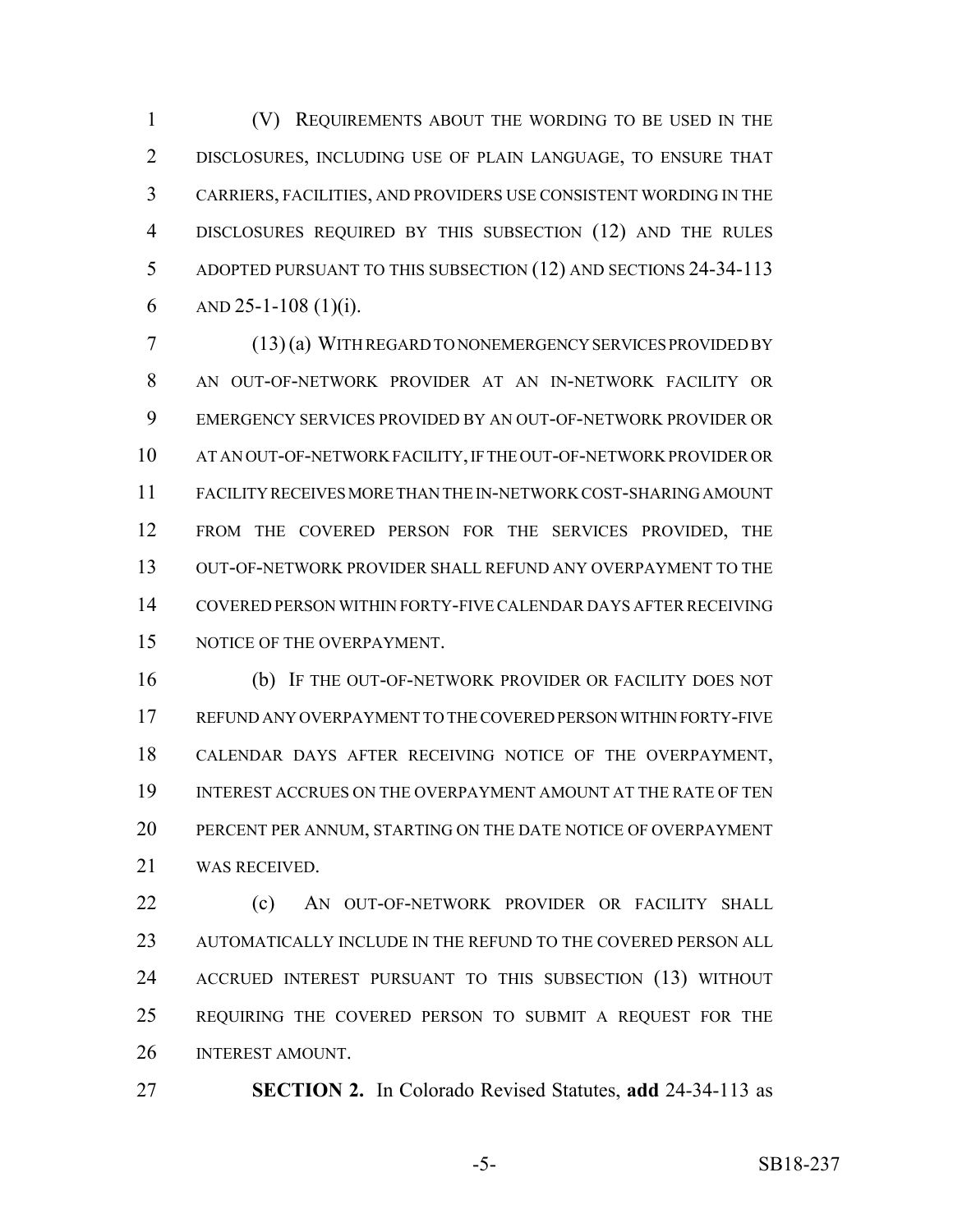follows:

 **24-34-113. Health care providers - required disclosures - rules.** THE DIRECTOR, IN CONSULTATION WITH THE COMMISSIONER OF INSURANCE AND THE STATE BOARD OF HEALTH, SHALL ADOPT RULES THAT SPECIFY THE REQUIREMENTS FOR HEALTH CARE PROVIDERS REGULATED UNDER TITLE 12 TO DEVELOP AND PROVIDE CONSUMER DISCLOSURES IN ACCORDANCE WITH SECTION 10-16-704 (12). THE DIRECTOR SHALL ENSURE THAT THE RULES ARE CONSISTENT WITH SECTION 10-16-704 (12) AND RULES ADOPTED BY THE COMMISSIONER UNDER THAT SECTION AND 10 BY THE STATE BOARD OF HEALTH UNDER SECTION 25-1-108 (1)(i). **SECTION 3.** In Colorado Revised Statutes, 25-1-108, **add** (1)(i)

as follows:

 **25-1-108. Powers and duties of state board of health.** (1) In 14 addition to all other powers and duties conferred and imposed upon the state board of health by the provisions of this part 1, the board has the following specific powers and duties:

 (i) TO ADOPT RULES, IN CONSULTATION WITH THE COMMISSIONER OF INSURANCE AND THE DIRECTOR OF THE DIVISION OF PROFESSIONS AND 19 OCCUPATIONS IN THE DEPARTMENT OF REGULATORY AGENCIES, THAT SPECIFY THE REQUIREMENTS FOR HEALTH CARE FACILITIES TO DEVELOP AND PROVIDE CONSUMER DISCLOSURES IN ACCORDANCE WITH SECTION 22 10-16-704 (12). THE STATE BOARD SHALL ENSURE THAT THE RULES ARE 23 CONSISTENT WITH SECTION 10-16-704 (12) AND RULES ADOPTED BY THE COMMISSIONER UNDER THAT SECTION AND BY THE DIRECTOR OF THE DIVISION OF PROFESSIONS AND OCCUPATIONS UNDER SECTION 24-34-113. **SECTION 4. Safety clause.** The general assembly hereby finds,